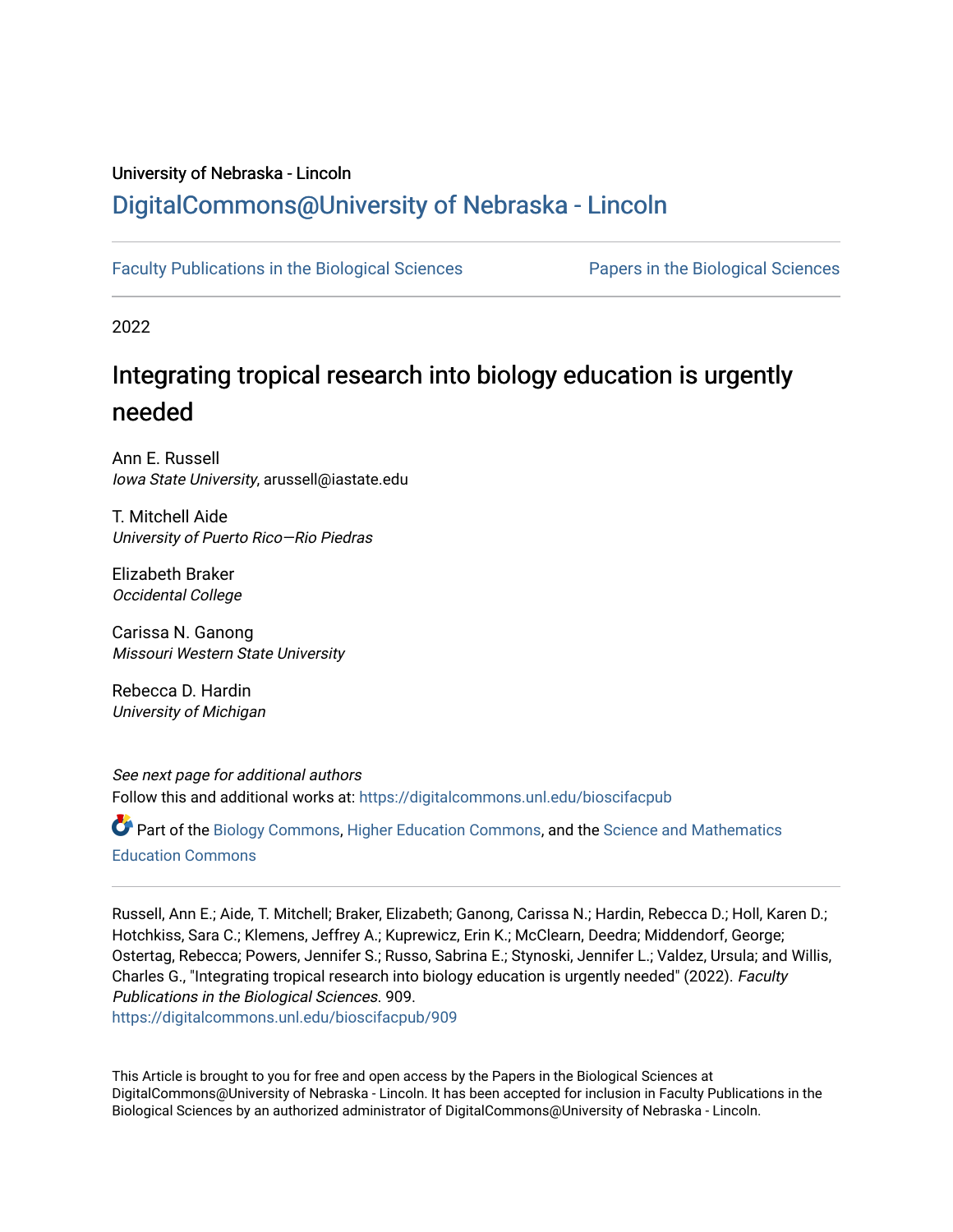### Authors

Ann E. Russell, T. Mitchell Aide, Elizabeth Braker, Carissa N. Ganong, Rebecca D. Hardin, Karen D. Holl, Sara C. Hotchkiss, Jeffrey A. Klemens, Erin K. Kuprewicz, Deedra McClearn, George Middendorf, Rebecca Ostertag, Jennifer S. Powers, Sabrina E. Russo, Jennifer L. Stynoski, Ursula Valdez, and Charles G. Willis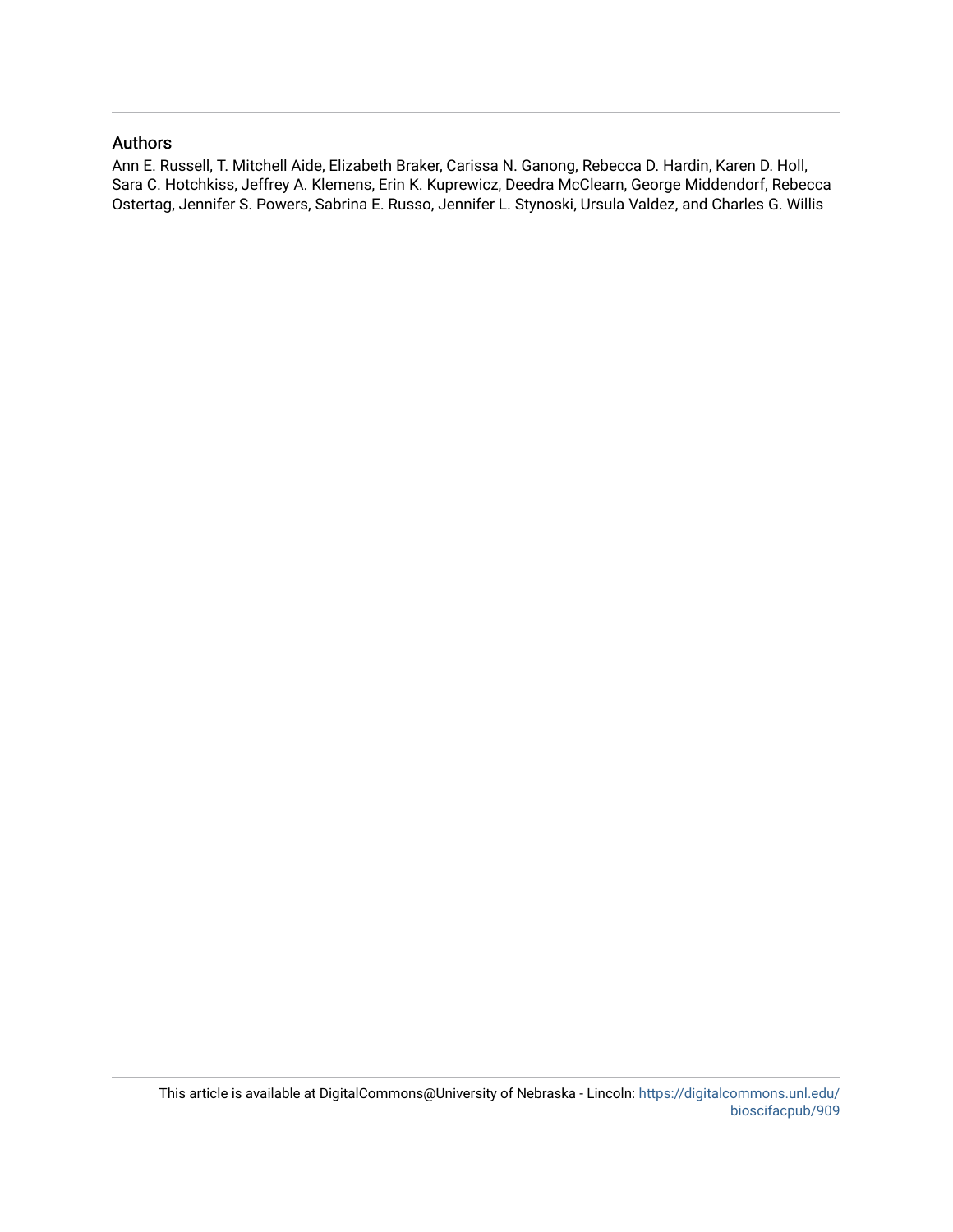

## **G** OPEN ACCESS

**Citation:** Russell AE, Aide TM, Braker E, Ganong CN, Hardin RD, Holl KD, et al. (2022) Integrating tropical research into biology education is urgently needed. PLoS Biol 20(6): e3001674. [https://doi.](https://doi.org/10.1371/journal.pbio.3001674) [org/10.1371/journal.pbio.3001674](https://doi.org/10.1371/journal.pbio.3001674)

#### **Published:** June 16, 2022

**Copyright:** © 2022 Russell et al. This is an open access article distributed under the terms of the Creative Commons [Attribution](http://creativecommons.org/licenses/by/4.0/) License, which permits unrestricted use, distribution, and reproduction in any medium, provided the original author and source are credited.

**Funding:** Support was provided by grants from the United States National Science Foundation (DBI-RCN-UBE 1919640 and 2120141). Funding program website: [https://beta.nsf.gov/funding/](https://beta.nsf.gov/funding/opportunities/research-coordination-networks-undergraduate-biology-education-rcn-ube) [opportunities/research-coordination-networks](https://beta.nsf.gov/funding/opportunities/research-coordination-networks-undergraduate-biology-education-rcn-ube)[undergraduate-biology-education-rcn-ube](https://beta.nsf.gov/funding/opportunities/research-coordination-networks-undergraduate-biology-education-rcn-ube) AR received funding, and all authors are participants in the research coordinated network that this grant funds. The funders had no role in study design, data collection and analysis, decision to publish, or preparation of the manuscript.

**Competing interests:** The authors have declared that no competing interests exist.

2019; OCELOTS, Online Content for Experiential Learning of Tropical Systems; OER, openeducational resource; REU, Research Experience **PERSPECTIVE** 

# Integrating tropical research into biology education is urgently needed

 $\Lambda$ nn **E.** Russell $\textbf{O}^\text{1*}$ , T. Mitchell Aide<sup>2</sup>, Elizabeth Braker $^{3,4}$ , Carissa N. Ganong $^5$ , Rebecca **D. Hardin6 , Karen D. Holl7 , Sara C. Hotchkiss8 , Jeffrey A. Klemens9 , Erin K. Kuprewicz10,11, Deedra McClearn4 , George Middendorf12, Rebecca Ostertag13, Jennifer S. Powers14, Sabrina E. Russo15,16, Jennifer L. Stynoski17, Ursula Valdez18, Charles G. Willis19**

**1** Department of Natural Resource Ecology & Management, Iowa State University, Ames, Iowa, United States of America, **2** Department of Biology, University of Puerto Rico—Rio Piedras, San Juan, Puerto Rico, **3** Biology Department, Occidental College, Los Angeles, California, United States of America, **4** Organization for Tropical Studies, Durham, North Carolina, United States of America, **5** Department of Biology, Missouri Western State University, St. Joseph, Missouri, United States of America, **6** School for Environment and Sustainability, University of Michigan, Ann Arbor, Michigan, United States of America, **7** Environmental Studies Department, University of California, Santa Cruz, California, United States of America, **8** Department of Botany, University of Wisconsin, Madison, Wisconsin, United States of America, **9** Department of Biological and Chemical Sciences, Thomas Jefferson University, Philadelphia, Pennsylvania, United States of America, **10** Connecticut State Museum of Natural History, Institute of the Environment, University of Connecticut, Storrs, Connecticut, United States of America, **11** Department of Ecology & Evolutionary Biology, University of Connecticut, Storrs, Connecticut, United States of America, **12** Department of Biology, Howard University, Washington DC, United States of America, **13** Department of Biology, University of Hawai'i, Hilo, Hawai'i, United States of America, **14** Departments of Ecology, Evolution, & Behavior and Plant & Microbial Biology, University of Minnesota, Minneapolis, Minnesota, United States of America, **15** School of Biological Sciences, University of Nebraska-Lincoln, Lincoln, Nebraska, United States of America, **16** Center for Plant Science Innovation, University of Nebraska-Lincoln, Lincoln, Nebraska, United States of America, **17** Instituto Clodomiro Picado, Universidad de Costa Rica, San José, Costa Rica, 18 School of Interdisciplinary Arts & Sciences, University of Washington, Bothell, Washington, United States of America, **19** Department of Biology Teaching and Learning, University of Minnesota, Minneapolis, Minnesota, United States of America

\* arussell@iastate.edu

*Understanding tropical biology is important for solving complex problems such as climate change, biodiversity loss, and zoonotic pandemics, but biology curricula view research mostly via a temperatezone lens. Integrating tropical research into biology education is urgently needed to tackle these issues.*

The tropics are engines of Earth systems that regulate global cycles of carbon and water, and are thus critical for management of greenhouse gases. Compared with higher-latitude areas, tropical regions contain a greater diversity of biomes, organisms, and complexity of biological interactions. The tropics house the majority of the world's human population and provide important global commodities from species that originated there: coffee, chocolate, palm oil, and species that yield the cancer drugs vincristine and vinblastine. Tropical regions, especially Abbreviations: COVID-19, Coronavirus Disease biodiversity hotspots, harbor zoonoses, thereby having an important role in emerging infectious diseases amidst the complex interactions of global environmental change and wildlife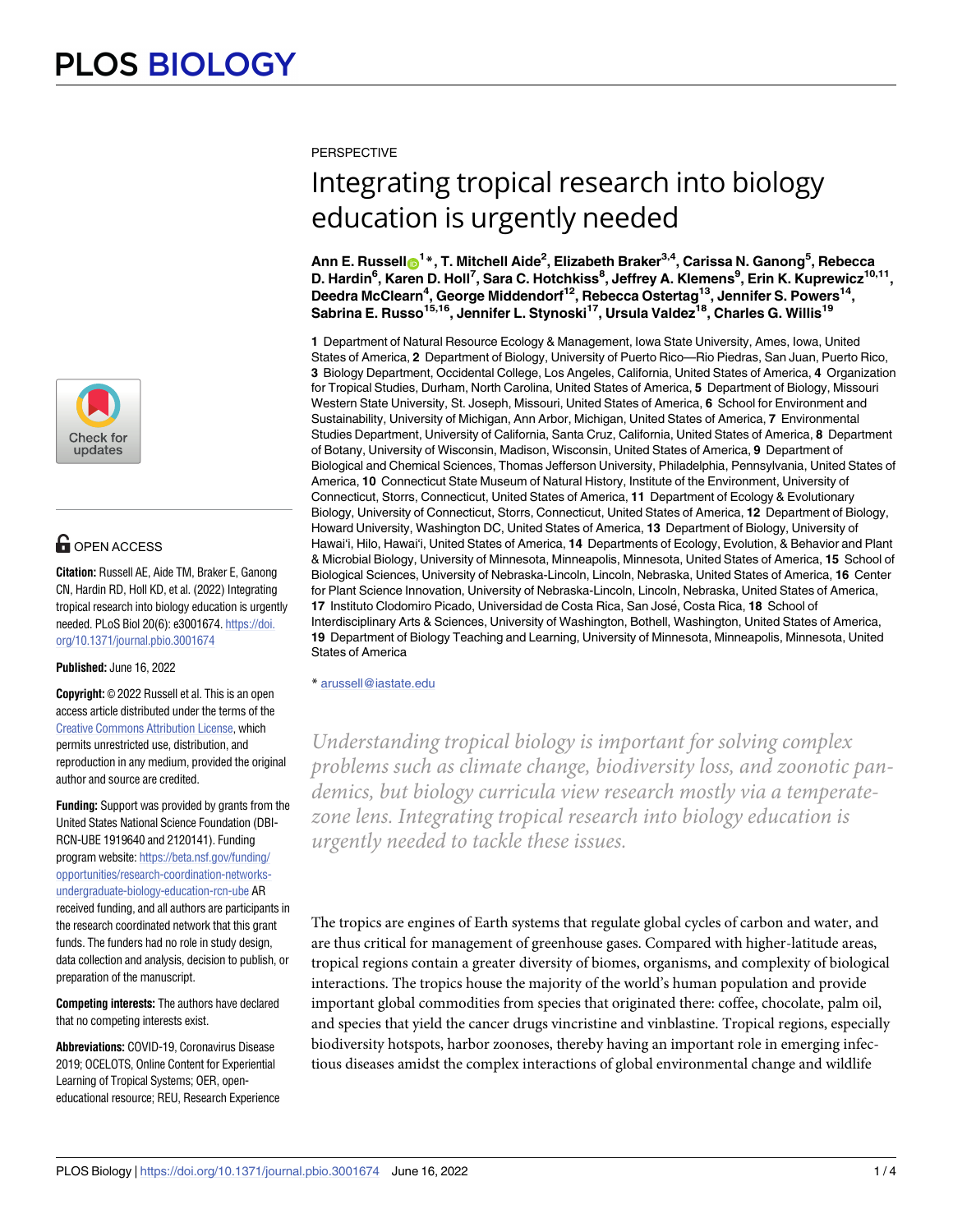<span id="page-3-0"></span>for Undergraduate; 4DEE, Four-Dimensional Ecological Education.

migration [\[1](#page-5-0)]. These well-known roles are oversimplified, but serve to highlight the global biological importance of tropical systems.

Despite the importance of tropical regions, biology curricula worldwide generally lack coverage of tropical research. Given logistical, economic, or other barriers, it is difficult for undergraduate biology instructors to provide their students with field-based experience in tropical biology research in a diverse range of settings, an issue exacerbated by the Coronavirus Disease 2019 (COVID-19) pandemic. Even in the tropics, field-based experience may be limited to home regions. When tropical biology is introduced in curricula, it is often through a temperate-zone lens that does not do justice to the distinct ecosystems, sociopolitical histories, and conservation issues that exist across tropical countries and regions [\[2](#page-5-0)]. The tropics are often caricatured as distant locations known for their remarkable biodiversity, complicated species interactions, and unchecked deforestation. This presentation, often originating from a colonial and culturally biased perspective, may fail to highlight the role of tropical ecosystems in global environmental and social challenges that accompany rising temperatures, worldwide biodiversity loss, zoonotic pandemics, and the environmental costs of ensuring food, water, and other ecosystem services for humans [[3](#page-5-0)].

Of the 151 biology-focused Research Experience for [Undergraduate](https://www.nsf.gov/crssprgm/reu/list_result.jsp?unitid=5047&d-8001259-p=2&showItems=All) (REU) grants awarded by the US National Science Foundation, only 5 (3.3%) are at least partially focused on tropical biology (correct as of May 2022). More troubling is the limited extent to which the tropics are included in textbooks, and other teaching materials in both temperate-based and tropicsbased institutions. Among those of us working at institutions in tropical countries, we note anecdotally that place-based and culturally relevant educational material is often lacking, given that directly translated versions of textbooks written by temperate-based authors for temperate-based students form the basis of many undergraduate biology curricula [[4\]](#page-5-0). Furthermore, in a scan of 24 websites with open-access science educational modules in 2019, we (EK, JS, JK) found that only 2% (91/4,864) of modules contained a focus on the tropics.

Life science undergraduates must currently be prepared to address complex problems without clear solutions that require higher-level thinking about connections across scales of organization, disciplines, and within both local and global contexts. When tropical ecology is presented in the context of its full biological, environmental, social, and economic complexity, students gain an excellent opportunity to study and understand such problems, such as recognizing how the impacts of colonialism are observable at political and economic levels, and within the process of science itself. We envision that students who have learned this history are more likely to support training and capacity-building of local community members and researchers, thereby promoting an inclusive, equitable, and collaborative global community [\[5](#page-5-0)].

How can we bridge the gaps that prevent research in tropical biology from being integrated into undergraduate biology curricula? Stahl and colleagues [[6](#page-5-0)], noting the dearth of conservation biology textbooks published outside of North America and Europe, urged authors to expand their networks and seek collaborations from different geographic areas. They also called for publishers to demand examples from a greater range of regions, taxa, and scientists. This more global perspective in the primary literature could then be incorporated into textbooks. Currently, in the field of ecology, the goal is to engage in multiple practices that promote establishment of diverse, inclusive teams to empower participants in creating new knowledge and decolonize access and expertise in conducting and publishing research [\[7\]](#page-5-0).

Another medium—online, open-educational resources (OERs)—has the potential to inspire undergraduate students, particularly if OERs are accessible, interactive, and based on authentic field research. As members of a new network for facilitating Online Content for Experiential Learning of Tropical Systems [\(https://ocelots.nrem.iastate.edu/\)](https://ocelots.nrem.iastate.edu/), we invite readers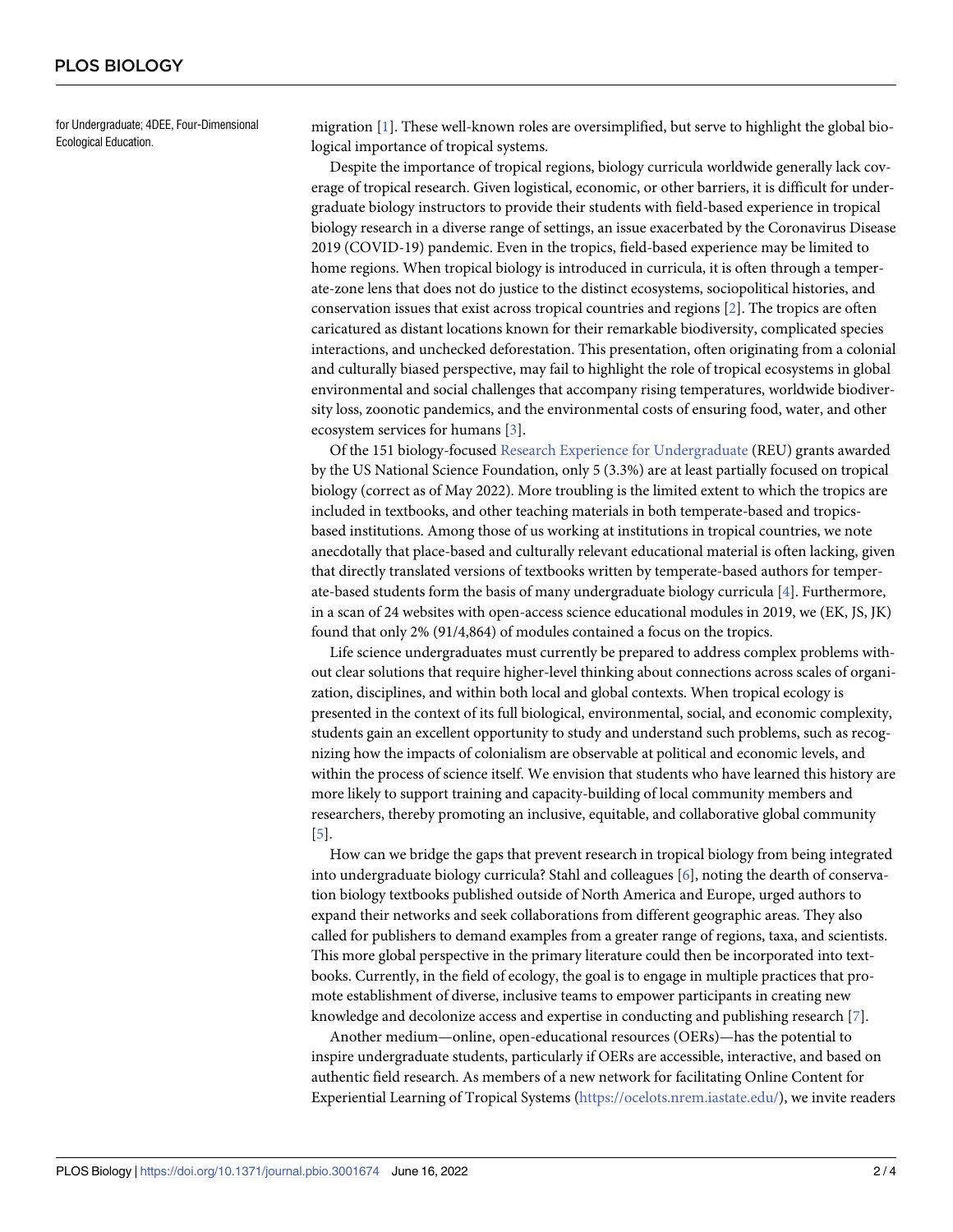<span id="page-4-0"></span>to join a community that brings together researchers in tropical biology and experts in media, software innovation, and new pedagogy. This network includes the Ecological Society of America's Four-Dimensional Ecological Education (4DEE) framework [\[8\]](#page-5-0) in creating online modules. Our participatory process aims to broaden international collaboration and engage participants early on, to allow for true co-construction of knowledge. Because researchers may lack experience in creating OERs, a critical component in OCELOTS is the platform itself— Gala—intentionally designed to be user-friendly, open-source, and open-access, such that anyone with internet access can author a module [\[9\]](#page-5-0) (examples in Box 1).

### Box 1. Examples of OCELOTS modules

- "Healing the Scars: Tropical rainforest carbon cycling—Does it matter which tree species you plant?"
	- � A long-term field experiment in Costa Rica connects the dots about how carbon cycling traits of species at the whole-plant level translate into global-level effects.
	- � <https://www.learngala.com/cases/tropical-rainforest-carbon-cycling>
- "Restoring tropical forests"
	- � This case study of tropical forest restoration in Costa Rica (in English and Spanish) lets students interpret bar graphs, use R Shiny to visualize seed rain in different restoration treatments, and learn about social obstacles to restoration.
	- � <https://www.learngala.com/cases/restoring-tropical-forests>
	- � <https://www.learngala.com/cases/restaurando-bosques-tropicales>
- "Snapshot Serengeti Online Lab"
	- � This multi-week inquiry lets students explore African wildlife ecology by interactively analyzing camera trap data.
	- � [https://www.learngala.com/cases/snapshot-serengeti-preview-version](https://doi.org/10.1038/s41586-022-04788-w)
- "Sounds of the tropics"
	- � This 3-part series begins with understandings of recorded wildlife sounds, then shows how such auditory data can serve ecological and conservation studies.
	- � <https://www.learngala.com/cases/sounds-of-the-tropics-part-1>

We recognize that there is no substitute for in-person field experiences, but OERs provide opportunities for students who would otherwise not discover the diverse range of tropical research settings. OERs can also complement field-based experiences, allowing students to compare multiple locations and gain insights into authentic research beyond their campus. We posit that online modules created by tropical researchers themselves will bring the flavor and excitement of authentic research into the classroom in a way that sparks interest in global